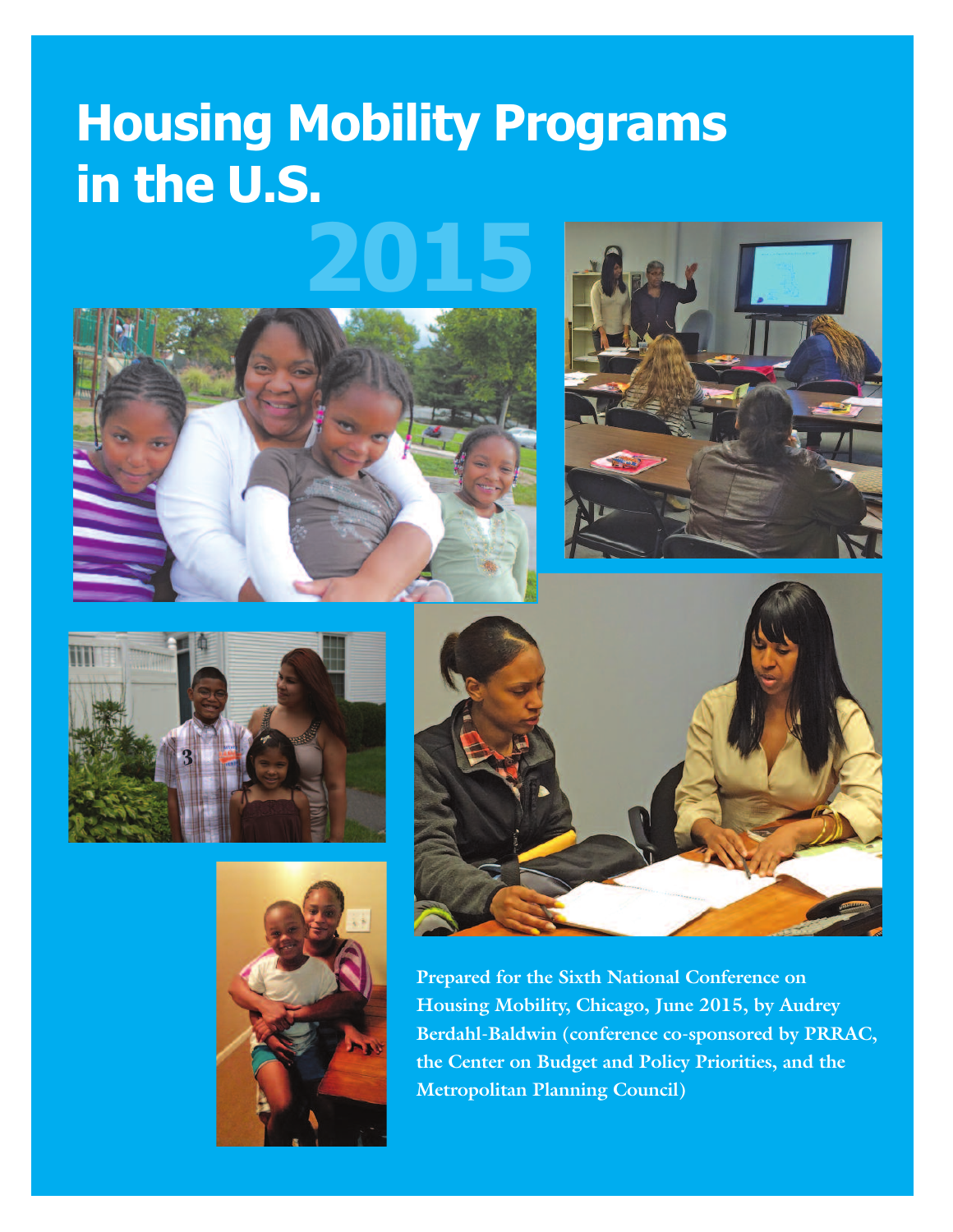# **Housing Mobility Programs in the U.S.**

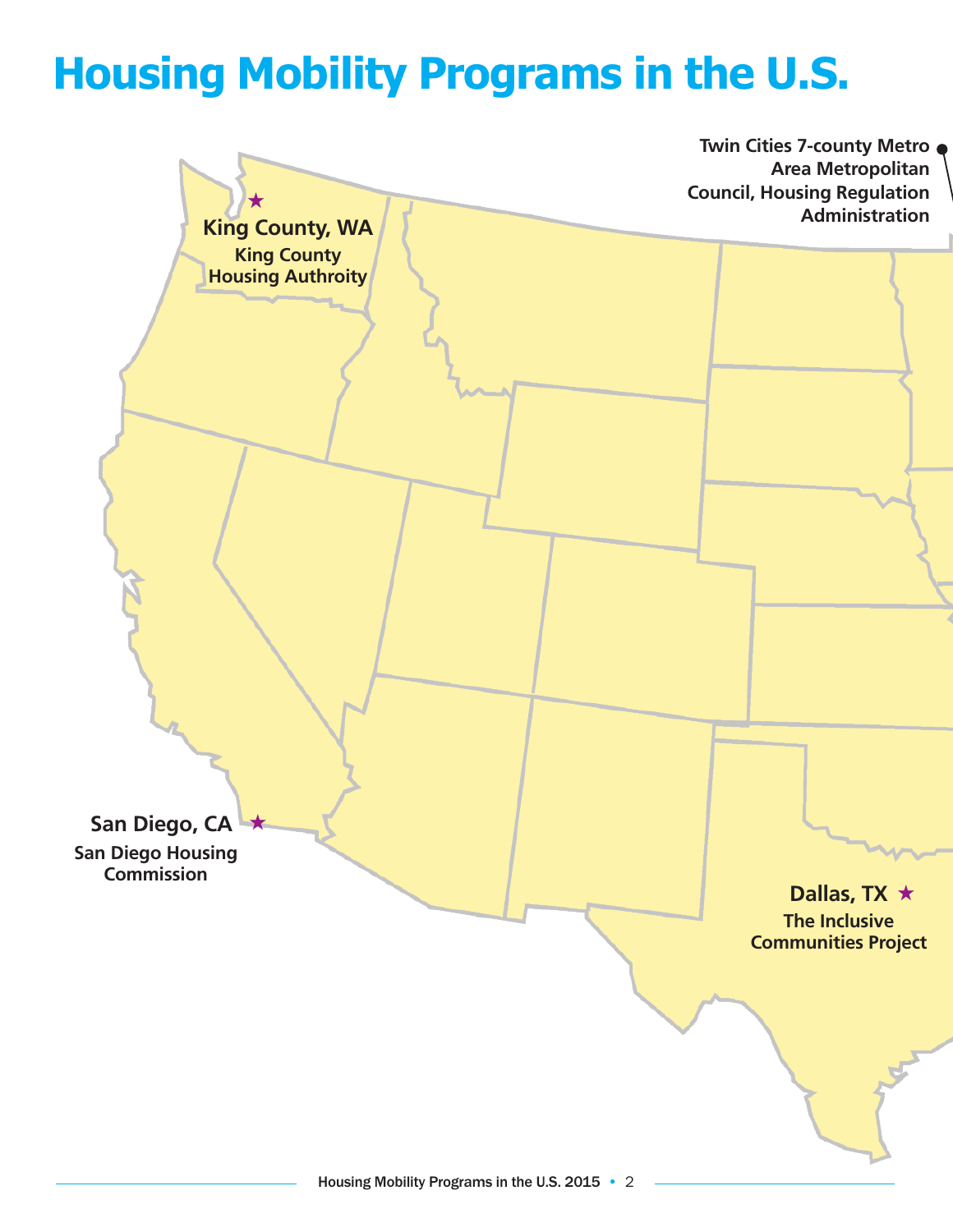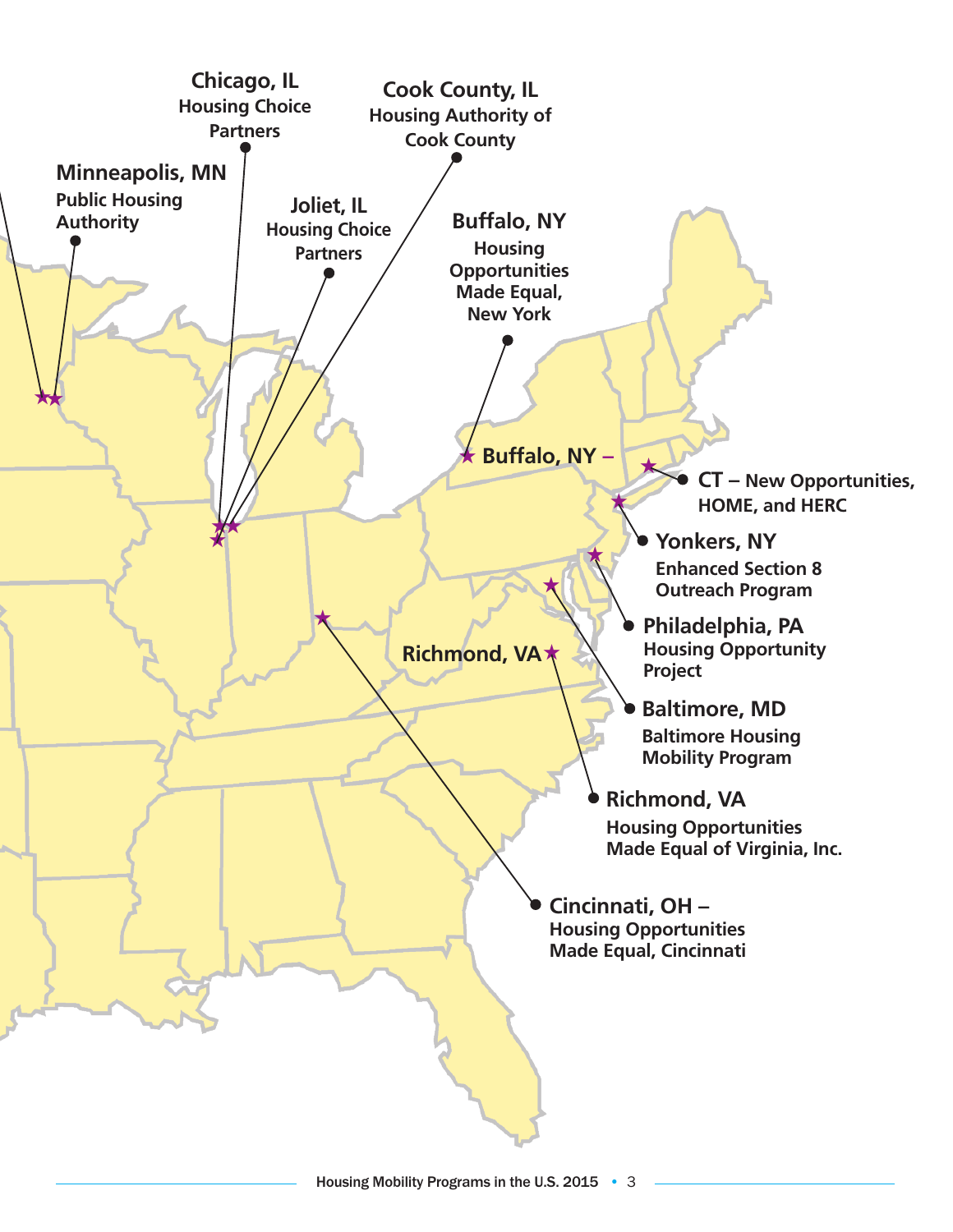## **Current Housing Mobility Programs in the U.S.**

#### **Baltimore, Maryland – Baltimore Housing Mobility Program**

Since 2003, the Baltimore Housing Mobility Program (BHMP) has helped over 2,800 families move to higher opportunity neighborhoods. The settlement from the 1995 Thompson v. HUD desegregation lawsuit led to the creation of the Baltimore Housing Mobility Program, which began to offer counseling in 1996 through a partial consent decree offering tenant-based vouchers to 1,342 families. The program was expanded in 2012 as part of the final settlement in the Thompson case, adding an additional 2,600 vouchers.

The Baltimore Regional Housing Partnership, a nonprofit organization, administers BHMP and outlines a set of geographic criteria in order for voucher holders to participate in the program. The original target neighborhoods were "areas less than 10 percent poor…less than 30 percent black…[and] with no more than 5 percent of residents in subsidized housing." The targeting criteria were recently amended, using a multi-faceted opportunity map of the region. Participants must stay in their new residence for a year and "remain in eligible areas for at least two years." The Baltimore Housing Mobility Program gives preference to families with children under the age of eight.

An important component of BHMP is the program's work with landlords. "Landlord education and outreach" help to increase access to higher opportunity neighborhoods. As part of pre-move counseling, participants have the chance to tour different communities and attend workshops. After the move, BHMP provides counseling for two years and offers "second-move counseling." BHMP helps with financial planning and connects participants to quality schools, transportation, and employment resources in their new neighborhoods. More than two-thirds of participating households "remain in integrated, low-poverty communities."

#### http://www.brhp.org

### **Buffalo, New York – Housing Opportunities Made Equal of New York**

Housing Opportunities Made Equal (HOME) is a nonprofit that offers a housing mobility program through the Greater Buffalo Community Housing Center (CHC), serving HCV holders in Erie County. Since 1963, HOME has worked to advance fair housing "through education, advocacy, the enforcement of fair housing laws and the creation of housing opportunities." A settlement in 1996 from the Comer v. Kemp case led to the establishment of the Community Housing Center and an increased number housing subsidies. The Community Housing Center became a HOME program in 1999 and has helped 2,167 people move to higher opportunity neighborhoods and has supported over 4,500 families.

In order to be eligible for CHC's services, families must be first-time HCV holders and must currently reside in a neighborhood with a poverty level greater than 30 percent. CHC provides individual counseling and workshops for families. Participants attend an initial "mobility meeting," which covers "renter's rights and protections under fair housing laws, how to identify good housing and how to meet landlords' screening criteria." This meeting also discusses the advantages of high-opportunity neighborhoods, which the organization defines as areas with a poverty level below 25 percent. CHC provides financial incentives for opportunity moves by offering a \$400 security deposit grant.

In addition to one-on-one counseling, voucher holders can learn about housing options by calling or visiting the organization. CHC has a resource room with a "mobility library," which contains binders with information about different neighborhoods in the Buffalo area, including transportation accessibility, churches, schools, and grocery stores.

Participants also have access to a computer and telephone at the Community Housing Center so that they can view online listings and call landlords. The organization also helps families tour units by providing escorted searches on an asrequested basis. Upon housing selection, the CHC will also review rental agreements and leases when requested.

To support the selection process and increase access to higher opportunity areas, CHC reaches out to landlords and maintains a landlord database. Landlords learn about the organization through mailings and trainings, and are invited to list their units with Community Housing Center.

For families that moved to areas of greater opportunity, CHC provides post-move services. The GO! Program works with participants to establish short- and long-term goals after their move. The organization makes referrals and connects households to local community agencies that provide services such as job training and placement, credit counseling, and adult education.

http://www.homeny.org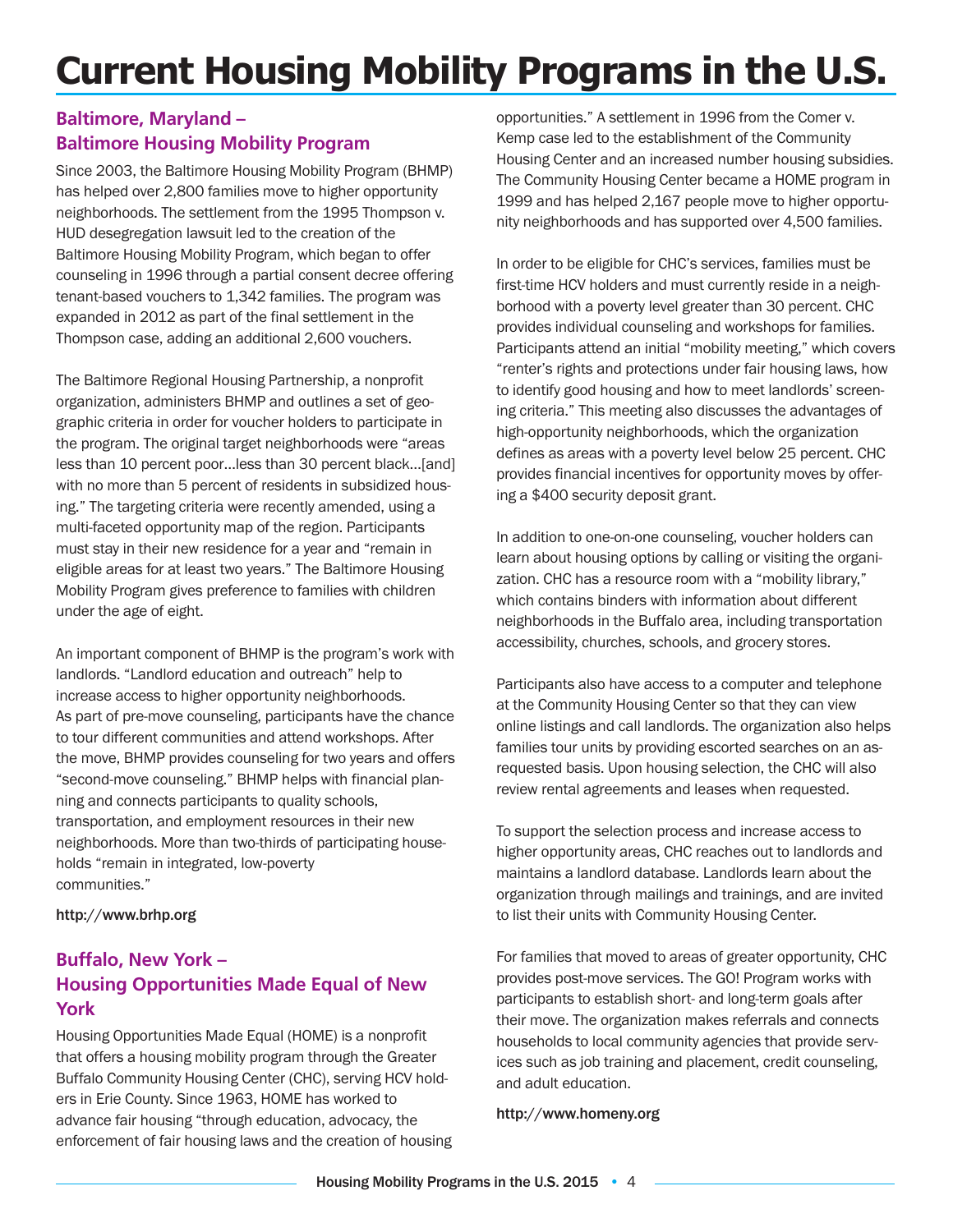#### **Chicago Metro, Illinois – Housing Choice Partners**

Housing Choice Partners (HCP) is a nonprofit based in Illinois whose mission is to reduce intergenerational poverty by promoting expanded housing choice for low-income households. Since 1995, HCP has provided services to nearly 17,000 households through programs such as mobility counseling, relocation of public housing residents, Good Neighbor workshops, consulting to assist others in developing mobility programs, and a Rental Housing Support Program through the State of Illinois (a project-based subsidy program similar to the voucher program). About 11,000 people have participated in an HCP mobility counseling program of some kind. Nearly 3,000 moves to opportunity areas have been made throughout the Chicago-land region as a result – about 26% of housing choice voucher households participating in mobility programming. This means that nearly 3,000 households have been able to use their voucher not just to pay the rent, but to improve their lives.

HCP officially partnered with the Chicago Housing Authority (CHA) in 2003, during the CHA's Plan for Transformation, which resulted in thousands of public housing units coming down and new mixed-income replacement housing being built. At this time, HCP worked with nearly 1,000 public housing families who decided to take a housing choice voucher as their relocation option. Of those 1,000 clients, about 45 percent moved to opportunity or low-poverty areas with less crime, better schools, and a better quality of life.

Under HCP's current CHA mobility program, counselors help HCV participants identify and tour communities of opportunity, defined by the CHA as areas with less than 20 percent poverty and less than 5 percent CHA housing saturation, or economically improving areas. HCP provides workshops for clients on home maintenance, financial management, tenant rights and responsibilities, as well as classes on how to find a good school and how to be active participants in their new community. The program supports the move-in process by offering financial assistance to some participants through a grant of up to \$500 to be used toward a security deposit. After the move, HCP counselors provide follow-up supportive services within the first year, which includes assisting with landlord or other issues and connecting clients to needed social services. Retention is important, and HCP can help with future moves within opportunity areas. HCP also conducts education and outreach to landlords and real estate agents about the HCV program. Services are offered in both English and Spanish.

HCP's other programming includes assisting with the Housing Authority of Cook County (HACC) mobility program through a Community Development Block Grant, managing a State of Illinois project-based subsidy program, administering income certifications and inspections as would a PHA. The organization is also contracted with the Joliet and Will County Housing Authority for relocation and mobility services.

HCP also recently completed a three-year demonstration program with the Metropolitan Planning Council and seven Chicagoland housing authorities, including Chicago Housing Authority, DuPage Housing Authority, Housing Authority of Cook County, Lake County Housing Authority, McHenry County Housing Authority, Oak Park Housing Authority, Waukegan Housing Authority, to test strategies around regional mobility, portability, and project-based units to expand housing choice. The regional effort was supported by HUD, with evaluation support provided to RAND Corporation by the MacArthur Foundation. Finally, HCP launched its own consulting services to assist Public Housing Authorities, entitlement jurisdictions and others around the country in developing similar programs.

http://www.hcp-chicago.org

#### **Cincinnati, Ohio – Housing Opportunities Made Equal, Ohio**

Housing Opportunities Made Equal (HOME) of Ohio began its Mobility Program in 1984 after receiving six years of funding from a consent decree from the Hutchins v. Cincinnati Metropolitan Housing Authority case. The program continues to help housing choice voucher holders move to higher opportunity neighborhoods in the greater Cincinnati area. In order to participate in the program, families must be willing and able to move to areas with a poverty level below 15 percent and stay in their new unit for one year. Participating households receive vouchers from the Cincinnati Metropolitan Housing Authority and the Hamilton County Tenant-Based Assistance Program (TBA).

HOME's Mobility Program in Ohio offers workshops, financial assistance, landlord-tenant support, and listings of available housing. HOME personnel serve as intermediaries between tenants, landlords, and Section 8 staff members from the Cincinnati Metropolitan Housing Authority. In addition, the program connects with schools to help children transition into their new community. Between 2012 and 2015, HOME's Mobility Program has provided counseling to 642 families, supplied financial assistance to 94 households, and facilitated 272 moves to higher opportunity communities.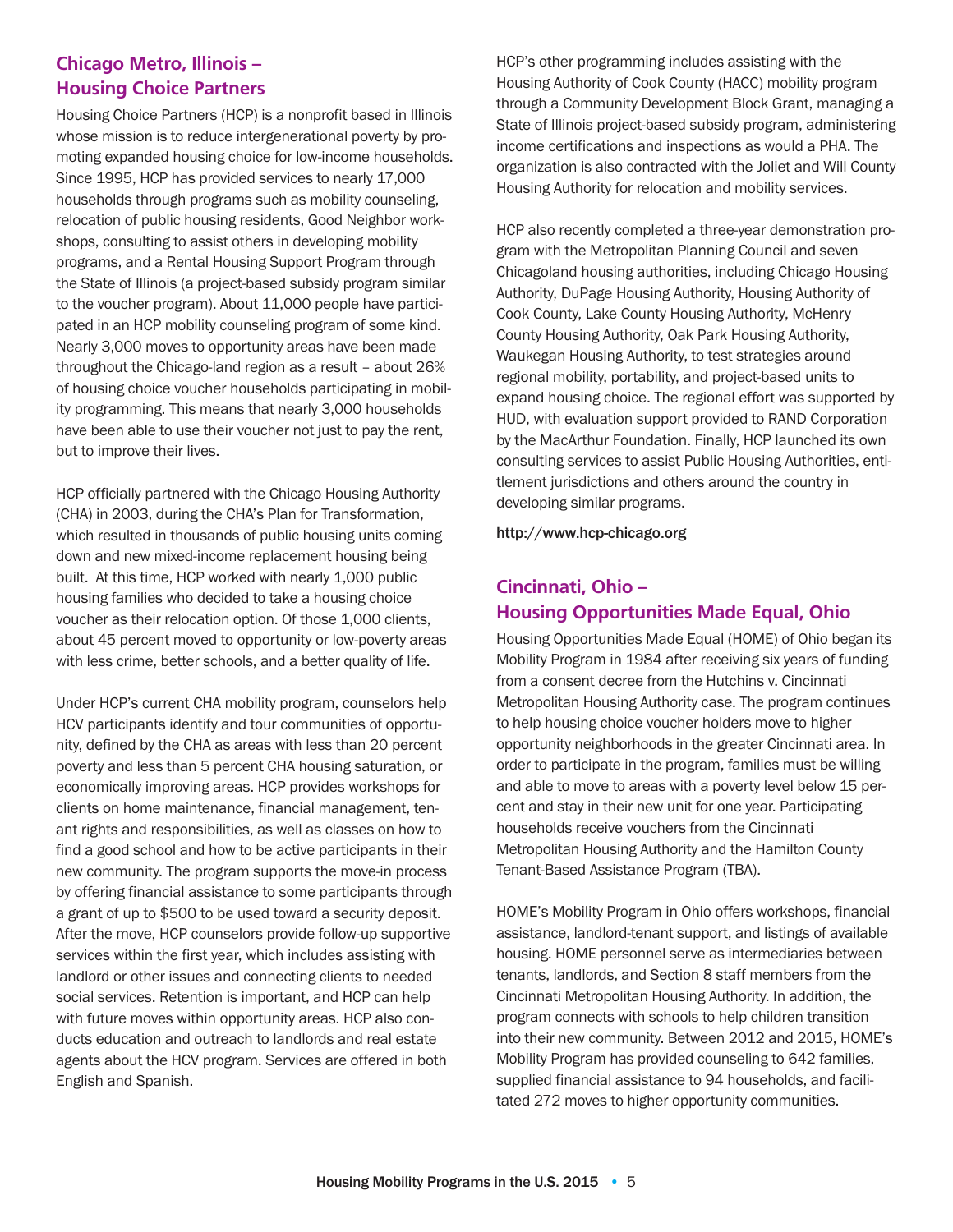The program has a landlord outreach specialist who recruits landlords and offers introductory trainings on the housing choice voucher program. The organization also hosts a workshop called, "The Heart of Your Business," which convenes and supports landlords involved in the mobility program. Between 2012 and 2015, the program has recruited 184 landlords.

http://www.cincyfairhousing.com

## **Connecticut: Bridgeport, Waterbury, Bridgeport, Danbury, and Stamford – New Opportunities**

New Opportunities is a community action nonprofit organization that provides an array of services which include housing mobility counseling, rental search assistance, and tenant education to eligible Housing Choice Voucher and RAP program participants. New Opportunities' Housing Mobility Counseling and Search Assistance program is one of the many services that advances the organization's mission "to improve the quality of life for economically disadvantaged individuals by providing the necessary resources to increase the standard of living, foster self-improvement, and maximize self-empowerment." Since 2010, New Opportunities has assisted hundreds of families through their housing mobility program. "Needs assessments and referrals" comprise an important component of this program, since the organization directs participants to resources such as "energy assistance, food banks, security deposit resources, charitable foundations, credit counseling, furniture resources, [and] legal services." In addition, New Opportunities organizes education and outreach to recruit landlords, facilitates empowering tenant education, and assists in negotiating rental amounts. The "tenant education" service element includes topics such as credit, budgeting, and money management; local communities and their resources; interviewing, communication, and negotiation skills; tenant and landlord rights and responsibilities; fair housing laws and discrimination; etc. The "search assistance" component involves facilitating mobility moves from areas of concentrated poverty into less impacted areas by providing targeted unit searches. Bilingual communication, both written and oral, is provided to non-English-speaking participants.

http://www.newoppinc.org/housing-mobility

## **Connecticut: Hartford – Housing Education Resource Center**

The Housing Education Resource Center (HERC) was established in 1980 as the Housing Coalition for the Capitol Region. Its original purpose was to promote affordable housing throughout the region, to serve as a resource for local

supporters of such housing, and to develop and disseminate educational materials addressing some of the barriers to affordable housing development. HERC began providing mobility counseling services in 1992. Beginning in 2002, HERC began providing mobility counseling supported by a state contract and has served nearly 500 households.

HERC's mobility counseling participants receive comprehensive counseling, assistance and support services that enable them to explore their housing options throughout the region with the goal of improving their living situation and environment. Clients receive tenant education, budget and credit education and advice, housing search assistance, referrals to other service providers, and a variety of other services aimed at facilitating relocation from high- to low-poverty neighborhoods. HERC provides a Tenant Education Workshop, which includes education and training on credit repair, budgeting, and money Management, amenities in new communities, communications skills, tenant rights and responsibilities, fair housing, and housing searches. HERC then provides a family needs assessment to identify client needs and goals, related referrals, and housing search assistance.

http://www.herc-inc.org/

## **Connecticut: New Haven – Home, Inc.**

HOME INC operates its Housing Counseling and Regional Mobility Programs under a contract with the State of Connecticut, and collaborates closely with the state's rental subsidy administrators and housing authorities. These programs seek to maximize the use of available housing subsidies and to offer housing opportunities in low-poverty areas of South Central and Southeastern Connecticut. Participation is purely voluntary, for both the resident and the eventual landlord. HOME INC assists participants by maintaining a list of available homes, preparing them for their search, orienting them to available services, helping them resolve outstanding credit problems, and assisting landlords with government programs.

The three Connecticut housing mobility programs were originally established as part of the settlement of a fair housing case filed by the ACLU of Connecticut and state legal services programs.

http://www.homeinc-ct.org

## **Cook County, Illinois – Housing Authority of Cook County**

The Housing Authority of Cook County provides housing mobility counseling through the Community Choice Program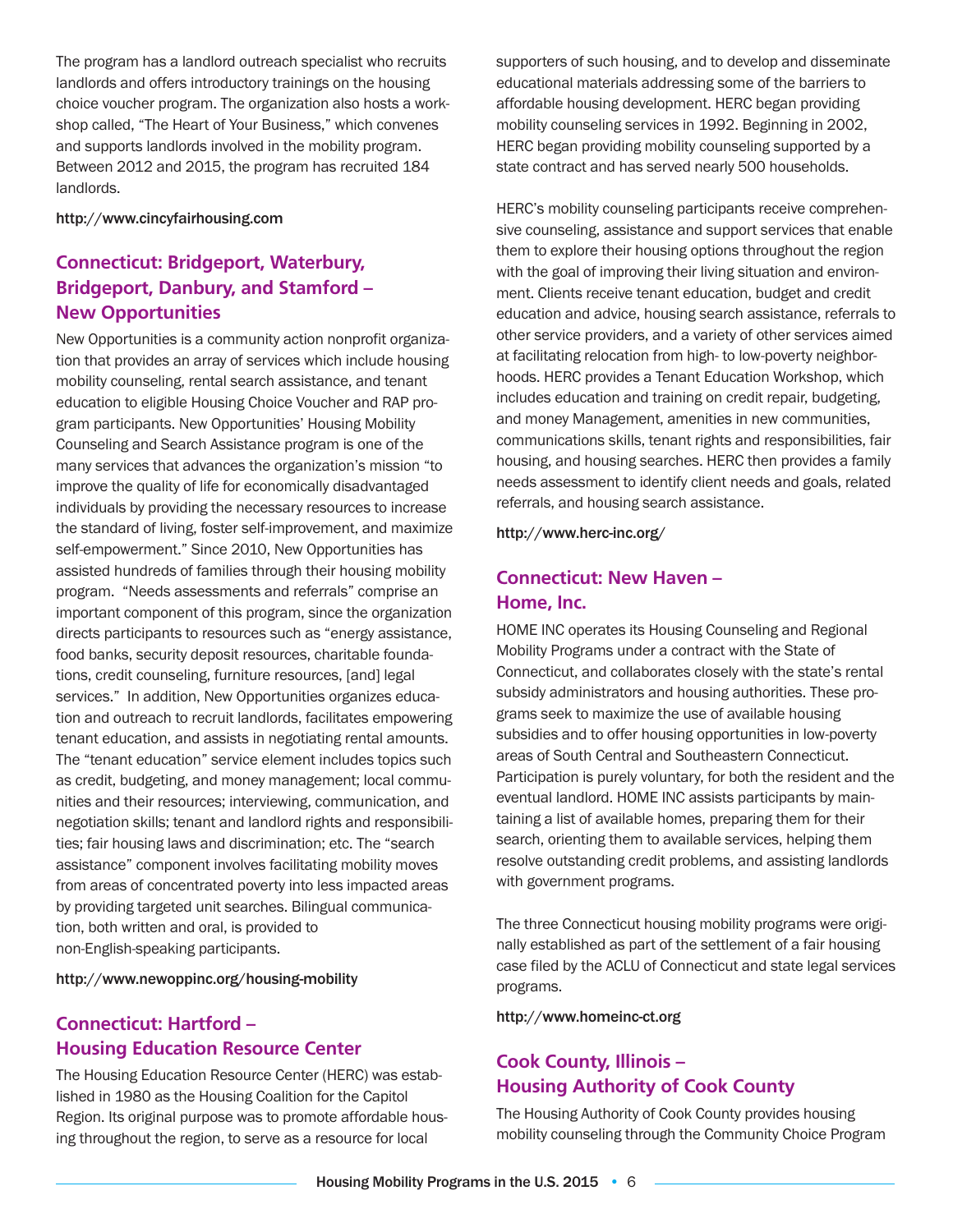(CCP). This program aims to help housing choice voucher holders move to "high-performing communities" in suburban Cook County. For CCP, these opportunity areas are characterized by low crime rates, quality schools, low poverty levels, housing stability, job access, numerous community resources, and diverse resident demographics. With the support of CCP, 40 households have moved to higher opportunity areas. There are currently 40 families enrolled in the program, and 38 are in the process of finding housing.

CCP helps voucher holders search for homes and also refers families to different residences. The program distributes resource materials and organizes workshops. To date, 96 people have attended one of CCP's workshops. CCP also recruits landlords and connects them to families with housing choice vouchers. Participants can attend a housing fair where they meet landlords who have available units. Voucher holders can also tour a housing unit. The program assists with paperwork and expedites the inspection process to facilitate a quick move-in process. In addition, CCP works with families to develop a "personalized action plan." Families are welcome to reach out the organization as they transition into their new home, and CCP visits the household 90 days after the move.

For greater accessibility, CCP partners with Language Line and has used Russian and Korean language interpreters to help some families move to new homes. In addition to CCP personnel, a staff member from Housing Choice Partners – which offers mobility counseling for the city of Chicago – supports the operation of Cook County's Community Choice Program.

http://thehacc.org/hcv/community-choice-program

### **Dallas, Texas – The Inclusive Communities Project**

The Inclusive Communities Project's Mobility Assistance Program (MAP) is a housing mobility program that works "to insure that families are made aware of and have access to high quality rental housing in lower poverty, higher opportunity areas of Collin, Dallas, Denton, Ellis, Kaufman, Rockwall and Tarrant counties." Since 2005, ICP's Mobility Assistance Program (MAP) has served over 3,000 families who have housing choice vouchers administered by the Dallas Housing Authority.

MAP offers a variety of services that support housing mobility by helping its families locate and access homes in high opportunity areas. Types of assistance range from education/information, housing search assistance, move-related financial assistance, landlord negotiations and bonuses, fair

housing counseling, referrals to social service agencies, and other post-move help. ICP counselors regularly attend Dallas Housing Authority relocation briefings to connect with voucher holders.

The Inclusive Communities Project defines high opportunity areas (HOAs) as neighborhoods in which the income falls at or above 80 percent of the area median income, the poverty rate is no more than 10 percent, and the public schools are high performing. MAP created an online application, OpportunityMoves.org, to help families better determine where these types of neighborhoods exist. In order for ICP to verify HOAs, counselors check zoned schools in the area. Elementary schools must be categorized by the Texas Department of Education as having met standards, and high schools must have a four-year graduation rate of 90 percent or greater. For families with children, school quality must be confirmed in order for voucher holders to be eligible for ICP's financial support, such as application fee and security deposit assistance. Connecting education to housing mobility is an important feature of ICP's program. As part of the program's post-move counseling, ICP works with families and schools to support the transition for students.

Looking at January 1, 2015 through May 31, 2015 provides a snapshot of the number of families with whom MAP comes in contact:

MAP's educational presentations at DHA take place for relocating Housing Choice Vouchers (HCV) families, relocating Walker Settlement Voucher (WSV) families (vouchers bearing payment standards up to 125% of FMRs as part of the Walker remedies), families off the waiting list who are receiving HCVs for the first time, and Veteran Affairs Supportive Housing (VASH) voucher recipients. As of May 31, 2015, there were a total of fifty-nine (59) housing mobility presentations made by MAP (44 HCV, 5 VASH, and 10 WSV). Attendees have totaled 1,549 (1405 HCV/VASH holders and 144 Walker Settlement Voucher holders). Voucher-holding families, who are relocating but did not attend a DHA group briefing, continue to be referred to MAP by DHA. MAP provides one-on-one counseling and education to these families as well, and they are included in these numbers.

Of the 1,405 HCV/VASH families briefed through May 31st, there were 1,022 (about 73%) attendees who signed Interest Forms indicating they wanted to be contacted by ICP to hear more about the opportunities available. Counselors were able to reach 668 heads-of-household by telephone and of these families, 588 (about 88%) continued interest after speaking one-on-one with a counselor. Another 354 either did not return messages/mailings or the counselors were not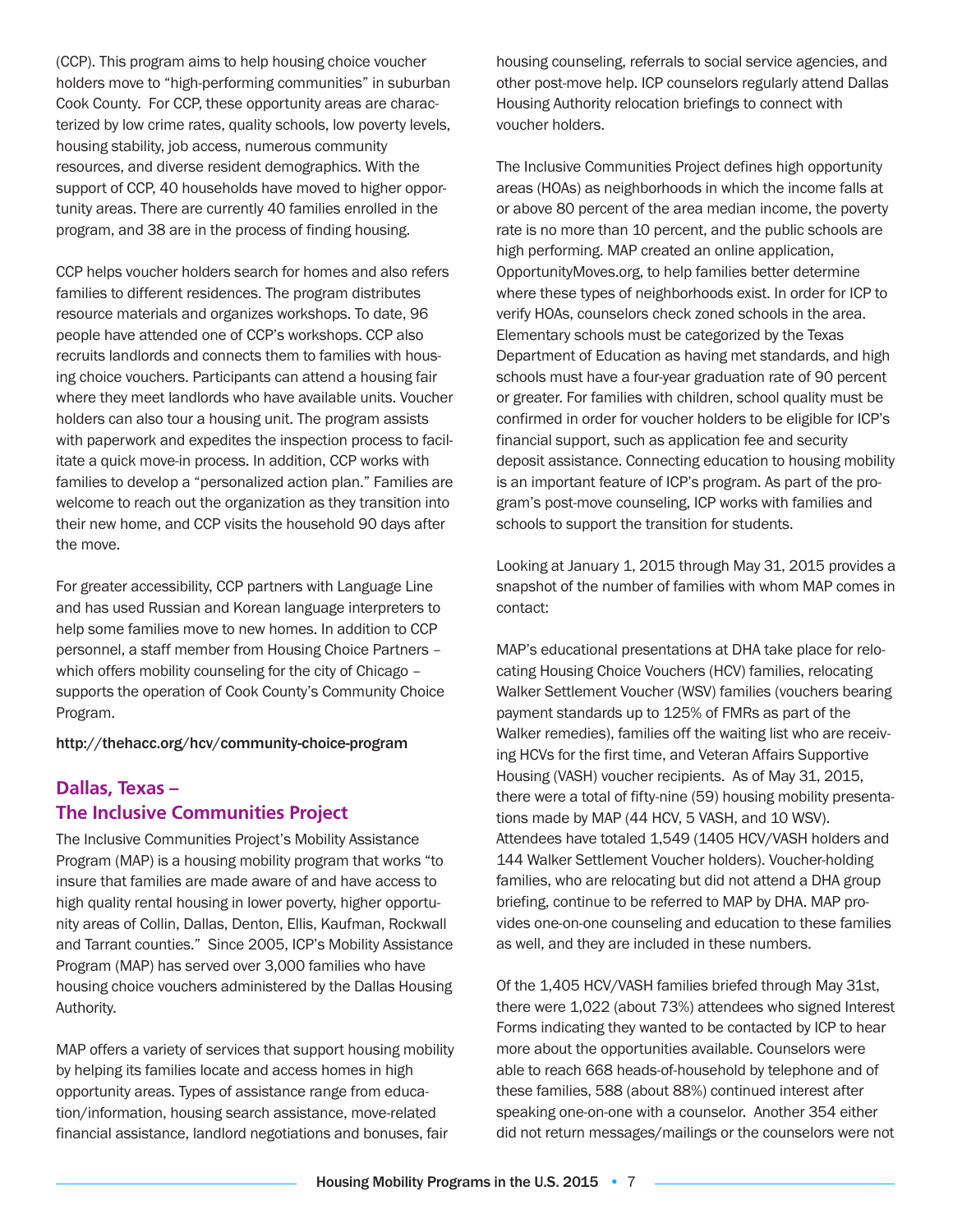

able to reach the family at the telephone number provided MAP. The MAP counseling staff includes one counselor who is fluent in Spanish.

http://inclusivecommunities.net/moving.php

#### **King County, Washington – King County Housing Authority**

The Community Choice Program is a pilot program by the King County Housing Authority (KCHA) designed to help housing choice voucher holders with young children make more informed choices about neighborhood and school quality when deciding to move. Community Choice particularly focuses on serving families with elementary school-aged children, as part of KCHA's increased focus on improving the educational outcomes of children and youth supported by its housing programs. Community Choice helps households move to very high opportunity areas with high quality schools (schools where the third-grade reading level is at least 80 percent and where less than 20 percent of students receive free or reduced lunch). Since KCHA began to offer Community Choice in January 2014, the program has served 58 households and helped nine families move to higher opportunity areas.

The Community Choice Program contracts with the nonprofit Hopelink, which provides pre- and post-move counseling. Hopelink, an established service provider in the local high opportunity communities, helps families connect with schools and serves as an advocate for the family with the school. Hopelink also coordinates landlord outreach.

Participants have access to a range of pre-move services, which include completing family assessments, developing move plans, and focusing on financial planning. As part of the housing search, families learn more about available highopportunity housing and can tour units. Community Choice assists with paperwork and security deposits, as needed. After the move, the program helps children enroll in school and checks in with families to make sure that they are settled in the new unit and are connected to needed resources, such as transportation, child care, and the food bank. Community Choice offers financial assistance with summer or extracurricular activities for children, such as summer camps and afterschool activities. Community Choice also helps with family development case management, and is available to help with any potential issues with the landlord and/or school. The program contacts families 90 days prior to lease expiration.

http://www.kcha.org/housing/vouchers/search

#### **Minneapolis, Minnesota – Minneapolis Public Housing Authority**

The Minneapolis Public Housing Authority offers a Mobility Voucher Program, which helps families with children move to low-poverty areas in Minneapolis or in the seven-county

metro area. Participants must have a job or be enrolled in job-training or education program. In addition to attending workshops and on-going support meetings, voucher holders agree to live in their new home for a "minimum of three years." During this three-year period, the MPHA sustains counseling support.

http://www.mphaonline.org/section-8

#### **Philadelphia, Pennsylvania – Housing Opportunity Project**

The Housing Opportunities Program serves families with housing choice vouchers from the Philadelphia Public Housing Authority. Through this program, participants learn about and move to housing in Opportunity Areas in the city of Philadelphia as well as Chester, Delaware, and Montgomery counties. For HOP, Opportunity Areas are neighborhoods with "socio-economic diversity, low rates of violent crime, job growth, school quality, and the presence of businesses and other features such as transportation." Quadel administers the Housing Opportunity Program, which began program design work in the September 2013 and started working with families in the first quarter of 2014. Over 80 participants have signed leases, with 45 households in Opportunity Areas.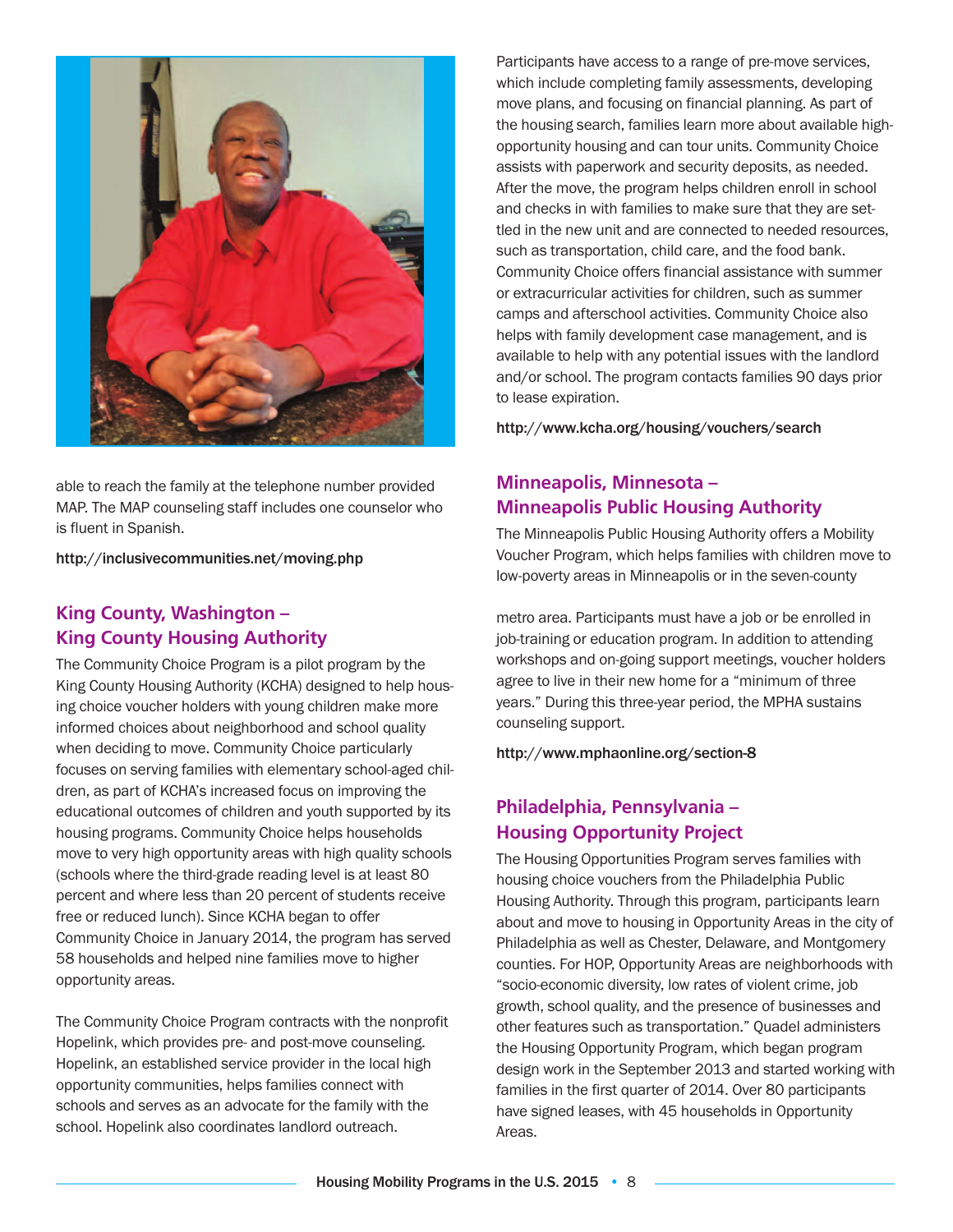HOP counselors help individual families search for and transition into their new home. Counselors work with participants to "develop an action plan" and "provide housing referrals and introductions to landlords with housing for rent in Opportunity Areas." With the support of counselors, families tour units to inform their housing search. Counselors foster relationships with landlords to help complete paperwork and facilitate the move-in process. With the support of donations from a collection of nonprofits, HOP financially assists households with paying their security deposit. HOP also offers educational sessions for HCV households. Participants must attend a workshop on managing a budget, understanding tenant rights, negotiating a lease, working with landlords, maintaining a home, and being a good neighbor. Language translation services are available if it would serve a participating family.

After participants have moved into their new home, HOP continues to work with families. Post-move services are aimed at retaining the family in a high-opportunity area and connecting households to community resources.

http://www.pha.phila.gov/housing/housing-choicevoucher

#### **Richmond, Virginia – Housing Opportunities Made Equal of Virginia, Inc.**

Housing Opportunities Made Equal of Virginia, Inc. (HOME) is a nonprofit that seeks to address individual and structural discrimination in housing. The organization offers housing counseling and education for homeownership, foreclosure prevention, tenancy, financial literacy, and reverse mortgage, as well as engages in research and advocacy work to advance fair housing throughout Virginia. HOME began to offer its Move to Opportunity program in January 2014 and receives funding from the Virginia Department of Housing and Development and the City of Richmond. The program partners with three housing choice voucher administrators in the Richmond Metropolitan area to help families find housing in communities of higher opportunity. HOME's Move to Opportunity program has provided housing mobility counseling to 221 families and facilitated 37 opportunity moves.

HOME supports voucher holders through a spectrum of programs, available in both English and Spanish. As part of its pre-move services, the nonprofit offers workshops on managing money and being a "superior tenant." Participants receive individual counseling to assist in their housing search. HOME also helps with required paperwork and works to "ensure all necessary documentation is completed and the lease is fair."

HOME's Move to Opportunity program works closely with landlords. HOME provides brochures and organizes informational sessions on the benefits of the HCV program for landlords. HOME staff members are also available to serve as an intermediary between landlords and tenants if any conflicts develop. The organization conducts preliminary and formal inspections of properties to ensure the unit meets HUD's housing quality standards.

HOME continues to support families by developing "personalized goals and action plans" in order to help people "with money management, credit recovery, and…plans for future homeownership." HOME sustains its involvement with families for up to a year after they move.

http://homeofva.org

### **San Diego, California – San Diego Housing Commission**

The San Diego Housing Commission (SDHC) supports over 15,100 low-income families with housing choice vouchers through a wide-range of programs. HUD re-designated SDHC as a Moving to Work agency in 2009, and SDHC has implemented a number of rental assistance programs to support San Diegans with housing vouchers. Once determined eligible to receive a voucher, applicants must attend a briefing on the program to explain the lease-up process and their programmatic responsibilities – sessions are available in English, Spanish, and Vietnamese. These briefings also emphasize the advantages of moving to a low-poverty neighborhood and offer information on various communities.

Additional services include facilitating "mobility counseling with the family and providing information about SDHC mobility resources in the community." SDHC also assists participants with completing paperwork, if necessary, as well as negotiating contract rents with the owner. Beyond rental assistance, SDHC organizes a homeownership program. For eligible HCV holders who have rented for at least a year, this program includes courses on finding a home, negotiating a price, and managing finances.

Through SDHC's Choice Communities program, HCV holders "move to low-poverty neighborhoods in the City of San Diego that offer a broader selection of schools and more employment opportunities." SDHC lists nine "Choice Communities" by their zip code. With the support of this program, 263 families have moved from high- and medium-poverty areas into Choice Communities.

SDHC works closely with landlords and community organizations to support the housing voucher program. SDHC provides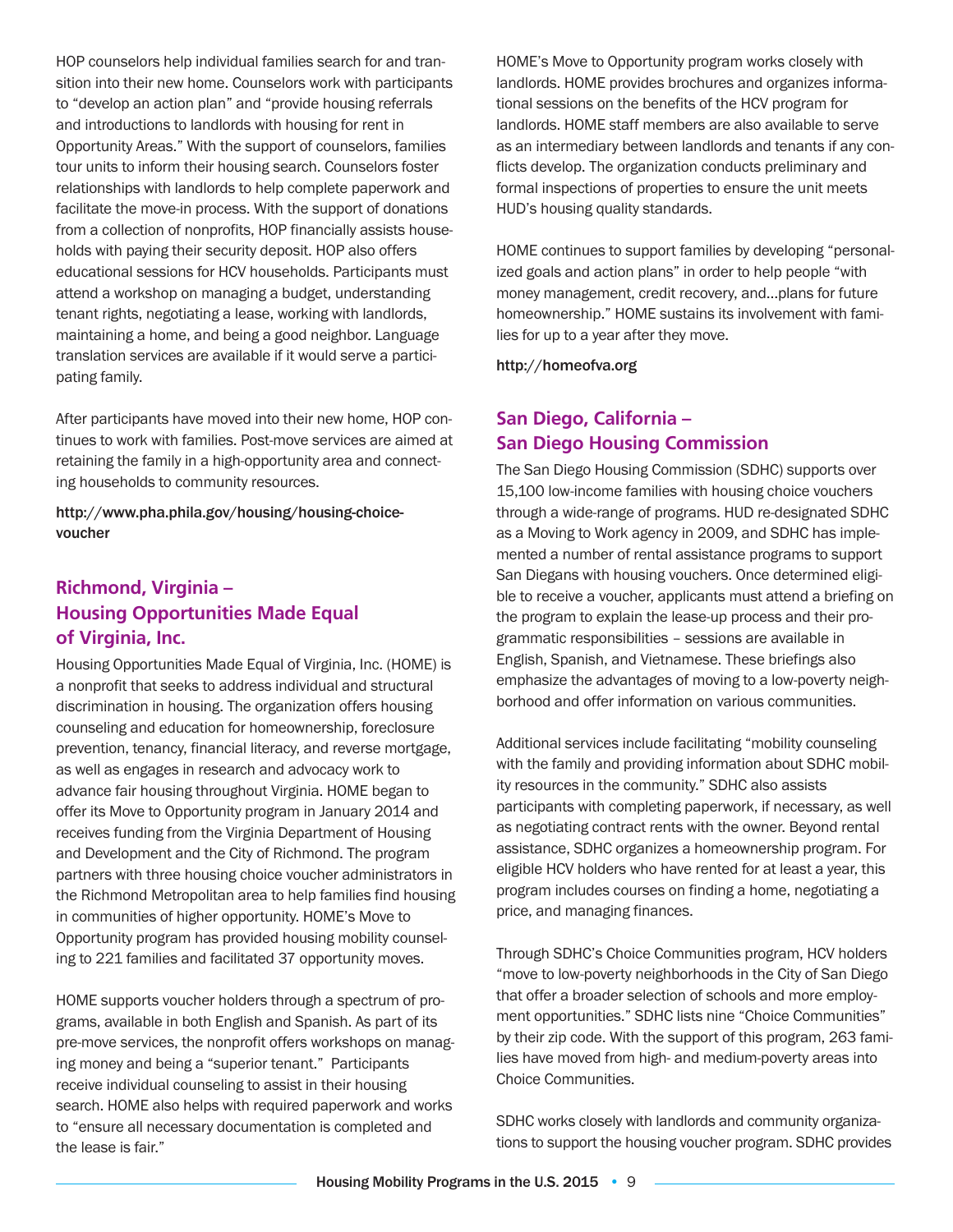informational flyers on the advantages of the HCV program to landlords. In the fiscal year of 2014, SDHC's voucher program supplied "nearly \$145 million to the private sector economy through federal rental assistance payment to more than 5,600 San Diego landlords and property efforts." SDHC holds "formal or informal discussions with property owner groups" as well as "social service agencies."

Beyond supporting the housing search and move-in process, SDHC provides education classes for HCV participants. The Achievement Academy, founded in 2009, offers skills-based education programs at no cost to voucher holders. The Achievement Academy's programs focus on "job training, career planning, and financial literacy education." An MTW Family Self-Sufficiency Program is available to participants as well. Achievement Academy partners with a number of local organizations to support workshops and employment opportunities.

As a Moving to Work agency, one of SDHC's unique programs is its "Path to Success" rent reform program, which redesigns the method used to determine the amount of subsidy rendered on the participant's behalf. Since July 2013, SDHC has implemented "minimum monthly rent payment amounts for participants who are identified as able to work (Work-Able)." SDHC determined the minimum rent amounts using California's minimum wage as a standard, and then calculated the amount of rent affordable to a family working full-time at this rate. SDHC envisions this program as helping to "expand the HCV program to those families on the waiting list" since work-able participants will pay a larger amount for their monthly rent, thus resulting in savings of funds to assist additional families.

#### www.sdhc.org

#### **Yonkers, New York – Enhanced Section 8 Outreach Program, Inc.**

Since 1994, the Enhanced Section 8 Outreach Program has served over 800 families in Westchester County. The nonprofit originated as part of a settlement agreement from the 1991 Giddins v. HUD housing discrimination lawsuit.

The organization focuses on neighborhood integration, working closing with landlords throughout Westchester County and regularly reviewing real estate listings to find housing opportunities for English- and Spanish-speaking families. In order to achieve access to low-poverty/minority areas ESOP, has secured 120 percent rent exceptions from HUD and permission to use Small Area Fair Market Rents (SAFMRs).

ESOP sends outreach letters to eligible families periodically, detailing the kinds of services that families holding housing choice vouchers can expect to receive. ESOP does an indepth interview with families, determining what their housing needs are and what particular obstacles the office would need to address with each family in order to achieve a successful move.

A central component of the program is ESOP's multifaceted and sustained support for families, which continues long after the location of new housing. An integral part of the ESOP relationship with its families is that the access to services continues well after the lease-up in the new home. These services include assistance with obtaining and/or maintaining food stamps, accessing daycare subsidies and health insurance, and providing financial advice on matters such as households' 401(k) and 403(3)(b) plans.

#### http://www.nyshcr.org/programs/section8hcv/sec8admin s.htm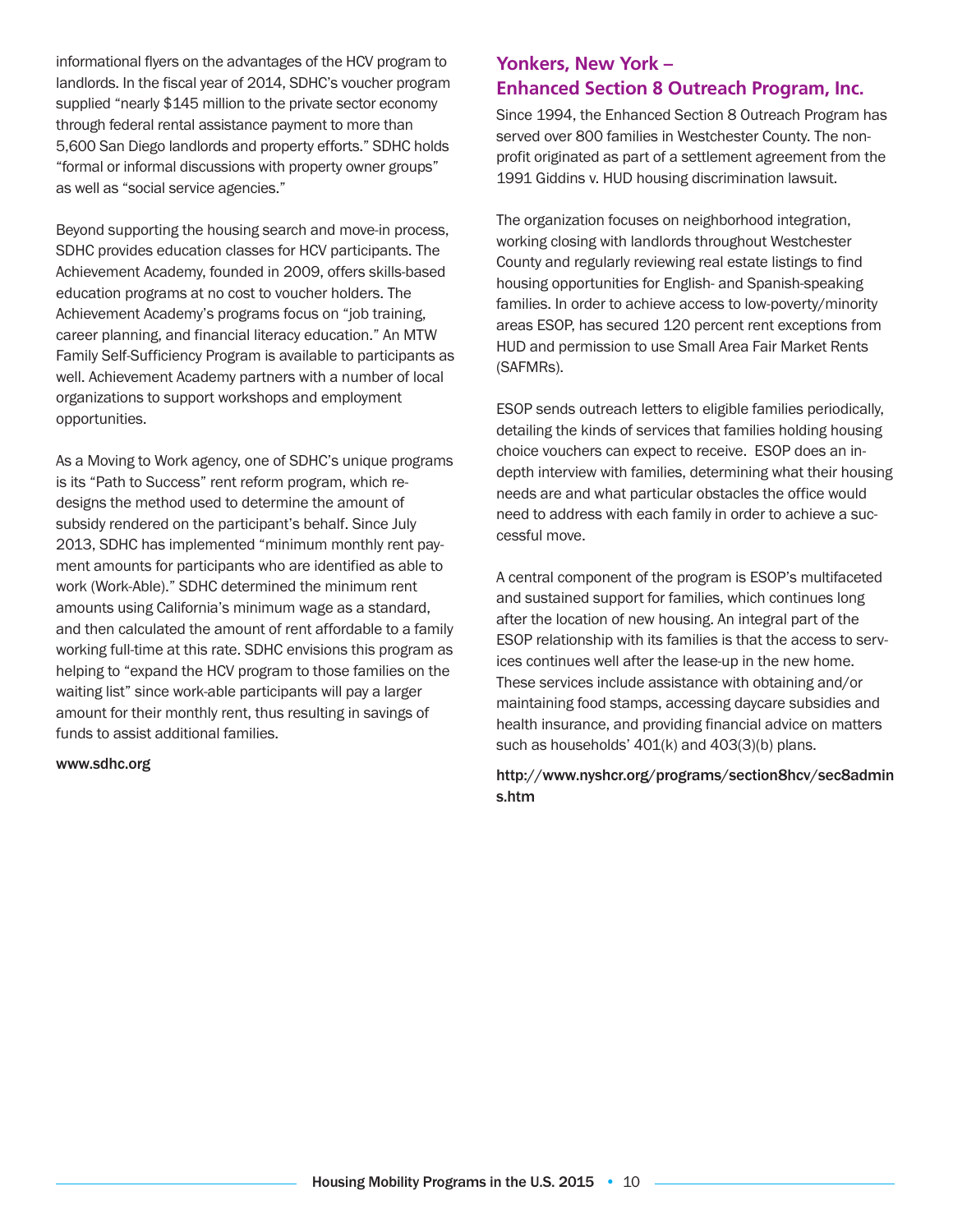## **New Mobility Programs**

#### **Joliet, Illinois – Housing Choice Partners**

The nonprofit Housing Choice Partners is providing housing mobility counseling to 112 households that are relocating from a public housing building scheduled to be demolished in Joliet, Illinois. These families have the option to move to another public housing unit or use a housing choice voucher, if qualified. Housing Choice Partners offers counseling serv**Twin Cities, Minnesota – Metropolitan Council**

The Metropolitan Council's Community Choice program will begin to offer housing mobility counseling in the fall of 2015. Community Choice emerged out of the Metropolitan Council's commitment to equity and conviction that the region is stronger when residents have access to opportunity and live

ices on moving to opportunity areas as an option for relocation. The definition of opportunity areas is based on the Department of Housing and Urban

Development's Opportunity Index, which uses census tract information on measures such as school rankings, unemployment rate, poverty rate, job accessibility, transportation accessibility, and health hazards exposure.

#### Available in both English

and Spanish, services include landlord outreach, education on tenant rights and responsibilities, and workshops on how to manage finances, find high-quality schools, and participate in new communities. HCP offers an incentive of \$150 – an amount determined by the public housing authority – toward a new security deposit for relocating to an opportunity area. The program began in January 2015.

#### http://www.hcp-chicago.org/2014/program/consulting





in communities that provide possibilities for success, prosperity, and a high quality of life.

Community Choice will work closely with landlords by participating in landlord association meetings, connecting with community organizations, and attending landlord/owner workshops. Families will learn more about low-income, high-opportunity areas by looking at neighborhood profiles that highlight community

characteristics such as education, transit, and employment. Community Choice will work

one-on-one with families to develop individual assessments and goals. The program will offer housing search assistance and budget counseling. Participants will attend workshops on tenant responsibilities and community engagement. Community Choice will connect households to supportive service providers and neighborhood organizations. The program will establish a two-year contract with families but will continue to offer ongoing support based on need.

Interpretative services will be available at no cost for families who would prefer support in a language other than English.

#### http://www.metrocouncil.org/Housing/Services/Metro-HRA-Rental-Assistance